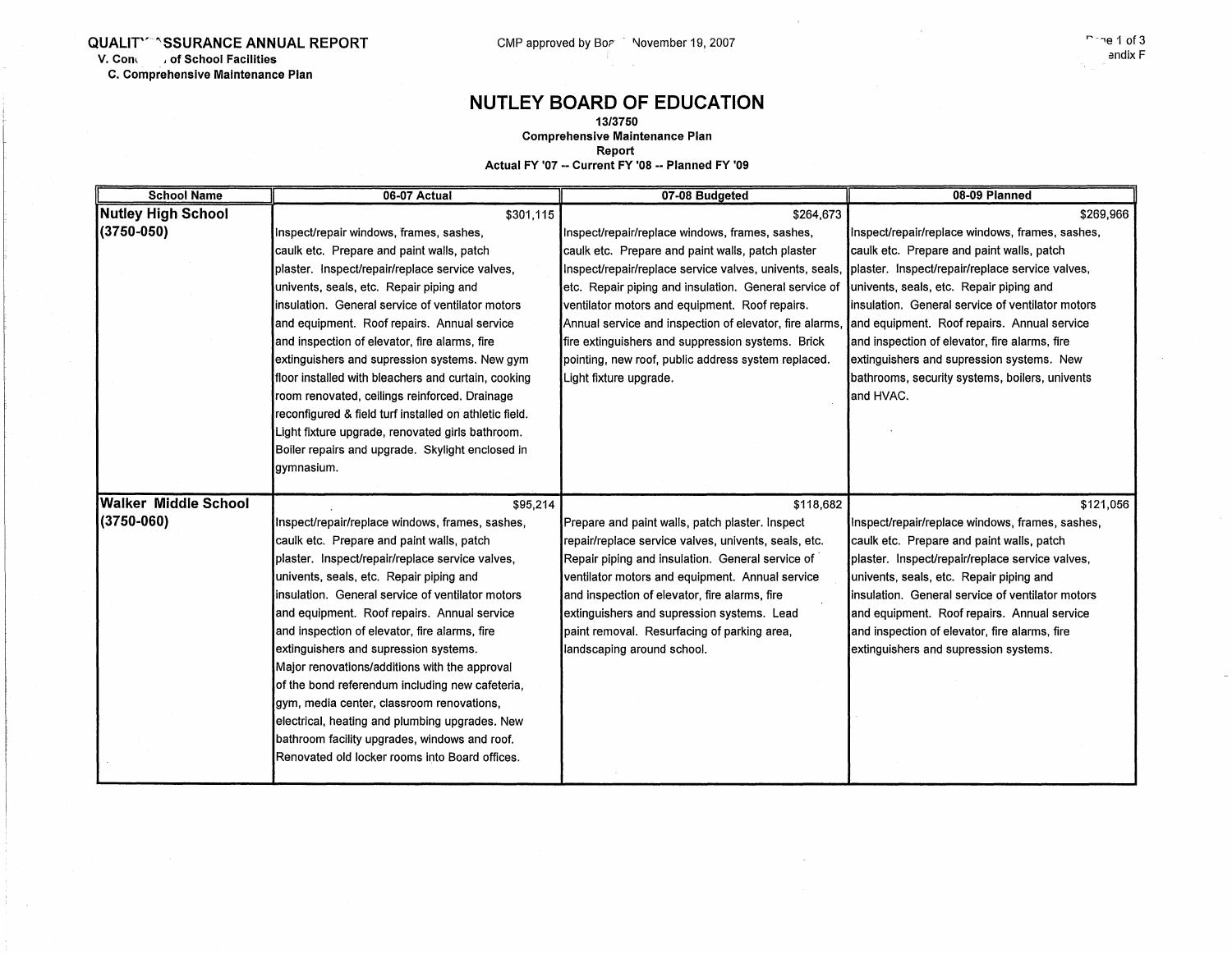## **NUTLEY BOARD OF EDUCATION**

**13/3750** 

**Comprehensive Maintenance Plan** 

**Report** 

**Actual FY '07 -- Current FY '08 -- Planned FY '09** 

| <b>School Name</b>        | 06-07 Actual                                          | 07-08 Budgeted                                          | 08-09 Planned                                            |
|---------------------------|-------------------------------------------------------|---------------------------------------------------------|----------------------------------------------------------|
| <b>Lincoln Elementary</b> | \$50,957                                              | \$79,856                                                | \$81,453                                                 |
| School (3750-070)         | Inspect/repair/replace windows, frames, sashes,       | Inspect/repair/replace windows, frames, sashes,         | Inspect/repair/replace windows, frames, sashes,          |
|                           | caulk etc. Prepare and paint walls, patch             | caulk etc. Prepare and paint walls, patch plaster       | caulk etc. Prepare and paint walls, patch                |
|                           | plaster. Inspect/repair/replace service valves,       | Inspect/repair/replace service valves, univents, seals, | plaster. Inspect/repair/replace service valves,          |
|                           | univents, seals, etc. Repair piping and               | etc. Repair piping and insulation. General service of   | univents, seals, etc. Repair piping and                  |
|                           | insulation. General service of ventilator motors      | ventilator motors and equipment. Roof repairs.          | insulation. General service of ventilator motors         |
|                           | and equipment. Roof repairs. Annual service           | Annual service and inspection of fire alarms, fire      | and equipment. Roof repairs. Annual service              |
|                           | and inspection of fire alarms, fire extinguishers     | extinguishers and supression systems. Inspect/          | and inspection of elevator, fire alarms, fire            |
|                           | and supression systems. Inspect/maintain              | maintain brick façade stabilization measures.           | extinguishers and supression systems. New roof,          |
|                           | brick façade stabilization measures. Boiler and       | Lighting and pavement upgrades, storm drain repair.     | exterior skin/brick restoration, new windows, security   |
|                           | lighting upgrade, New Fire door.                      | New bathrooms. Renovated classroom.                     | systems, new boilers & univents, HVAC                    |
|                           |                                                       |                                                         |                                                          |
| Radcliffe Elementary      | \$106,810                                             | \$80,463                                                | \$82,072                                                 |
| School (3750-080)         | Inspect/repair/replace windows, frames, sashes,       | Inspect/repair/replace windows, frames, sashes,         | Inspect/repair/replace windows, frames, sashes,          |
|                           | caulk etc. Prepare and paint walls, patch             | caulk etc. Prepare and paint walls, patch plaster       | caulk etc. Prepare and paint walls, patch                |
|                           | plaster. Inspect/repair/replace service valves,       | Inspect/repair/replace service valves, univents, seals, | plaster. Inspect/repair/replace service valves,          |
|                           | univents, seals, etc. Repair piping and               | etc. Repair piping and insulation. General service of   | univents, seals, etc. Repair piping and insulation.      |
|                           | insulation. General service of ventilator motors      | ventilator motors and equipment. Roof repairs.          | General service of ventilator motors and equipment.      |
|                           | and equipment. Roof repairs. Annual service           | Annual service and inspection of fire alarms, fire      | Roof repairs. Annual service and inspection of           |
|                           | and inspection of fire alarms, fire extinguishers     | extinguishers and suppression systems. New bath-        | elevator, fire alarms, fire extinguishers and supression |
|                           | and supression systems. Remove and repair             | rooms. Convert old board offices into classrooms.       | systems. New roof, exterior skin/brick restoration,      |
|                           | chimney. Light fixture upgrade.                       | Glove bag abatement in bathrooms and storage area.      | new windows, security systems, new boilers &             |
|                           |                                                       | Masonry repair.                                         | univents, HVAC.                                          |
| <b>Spring Garden</b>      | \$56,796                                              | \$79,732                                                | \$81,327                                                 |
| Elementary School         | Inspect/repair/replace windows, frames, sashes,       | Inspect/repair/replace windows, frames, sashes,         | Inspect/repair/replace windows, frames, sashes,          |
| $(3750 - 090)$            | caulk etc. Prepare and paint walls, patch             | caulk etc. Prepare and paint walls, patch plaster       | caulk etc. Prepare and paint walls, patch                |
|                           | plaster. Inspect/repair/replace service valves,       | Inspect/repair/replace service valves, univents, seals, | plaster. Inspect/repair/replace service valves,          |
|                           | univents, seals, etc. Repair piping and               | etc. Repair piping and insulation. General service of   | univents, seals, etc. Repair piping and                  |
|                           | insulation. General service of ventilator motors      | ventilator motors and equipment. Roof repairs.          | linsulation. General service of ventilator motors        |
|                           | and equipment. Roof repairs. Annual service           | Annual service and inspection of fire alarms, fire      | and equipment. Roof repairs. Annual service              |
|                           | and inspection of fire alarms, fire extinguishers     | extinguishers and suppression systems. Repair and       | and inspection of elevator, fire alarms, fire            |
|                           | and supression systems. Inspection of gym             | replace green house, light fixture upgrade. New         | extinguishers and supression systems. New gym,           |
|                           | masonry façade. Boiler repair, light fixture upgrade. | bathrooms.                                              | new elevator, new roof, exterior skin/brick restoration, |
|                           | New fire door.                                        |                                                         | new windows, security systems, new boilers &             |
|                           |                                                       |                                                         | univents, HVAC.                                          |

 $\sim$